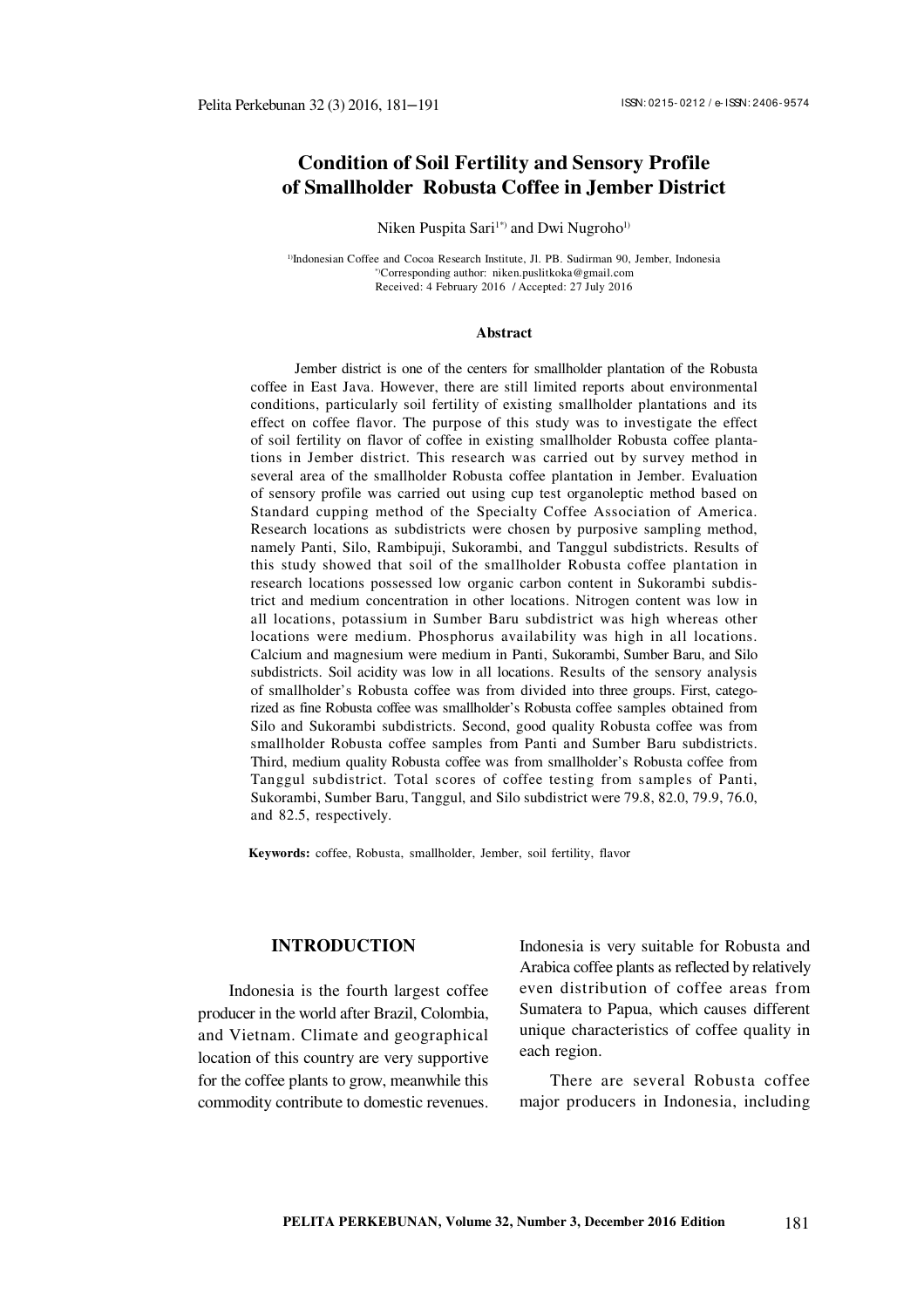Lampung, Central Java, East Java, South Sumatera, Bengkulu, Bali, Nusa Tenggara Timur and Nusa Tenggara Barat (Kusmiati & Windiarti, 2011). Jember is one of the areas producing Robusta coffee in East Java province. Actually, beside coffee, it is easy to find cocoa, rubber, sugar cane, and tobacco in Jember because this district has suitable climate and geographic location to support plantation crops. Total area of Robusta coffee plantations owned by smallholders in Jember district was 5,608 hectares, second largest after Malang district (Ditjenbun, 2010). Productivity of Robusta coffee in Jember was 840 kg/ha which is slightly lower than average Robusta coffee's productivity in East Java (878 kg/ha). Meanwhile, marketing potential of Robusta coffee in this area was not optimum (Zahrosa, 2011), though environmental conditions in Jember are appropriate to improve its coffee production and marketing.

Coffee has distinctive characteristics compared to other crops. The nature of biannual bearing leads to the fluctuation of coffee production. The current climate change also affects and even tends to lower the coffee productivity. In addition to the climate change, soil fertility also determines coffee productivity. Survival of the coffee plants requires good soil fertility which is a very important factor to reduce the impact of the fluctuative coffee flowering cycle in each year. Coffee plants require good soil fertility for its survival, in which ideal soil contain C >2%, C/N ratio 10–12, cation exchangable capacitiy >15 me/100 g, base saturation >35%, soil pH 5.5–6.5; N nutrient minimum 0.28%, P Bray 1 32 ppm, exchangable K 0.50 me/100 g, exchangable Ca 5.3 me/ 100 g, exchangable Mg 1 me/100 g (Puslitkoka, 1998). Results of soil fertility study in 1987 carried out in Besuki areas (particularly in Jember) showed that in coffee plantations mainly dominated by mineral type 1:1 namely hydrates halloisite and kaolinite soil types (Wibawa, 1987). Meanwhile, recent research showed that soil types from east mountainside of Hyang Argopuro to west mountain-sideof Raung volcano were Inceptisol, Alfisol, and Entisol (Putra, 2006).

Differences in minerals content in soil resulted in different soil fertility. A report of Wibawa (1987) showed that the southern part of Besuki had lower fertility compared to northern part (Wibawa, 1987). However, information on relationship between soil fertility condition and flavor of the Robusta coffee derived from plantations in Jember is not known. Earlier research regarding the relation of the nutrient content of the soil with coffee sensory profiles related with focused on Zn deficiency, in which it was reported that Zn deficiency resulted in small beans and purplish colored bean and also reduced the decrease of the coffee flavor. Excessive of nitrogen (N) application content affected the quality and increase caffein content, whereas Fe deficiency resulted in yellowish coffee bean (Snoeck & Lambot, 2004). A study conducted by Abdoellah *et al.* (2000) showed that there was a quadratic relationship between coffee flavor with climatic conditions, especially within dry months. Therefore, those kinds of studies are required as information on control or management of Robusta coffee plantations which have an impact on the increase of Robusta coffee productivity and flavor.

Specific characteristic of Jember smallholder coffee plantations is that they are grown in a limited area, particularly close to their houses. Usually, smallholder management of coffee plants is very minimal which means that fertilization, pest and disease control are rarely done. Thus, such conditions causing the smallholder plantations have different soil fertility compared to large plantations. Areas of Robusta coffee plantations in Jember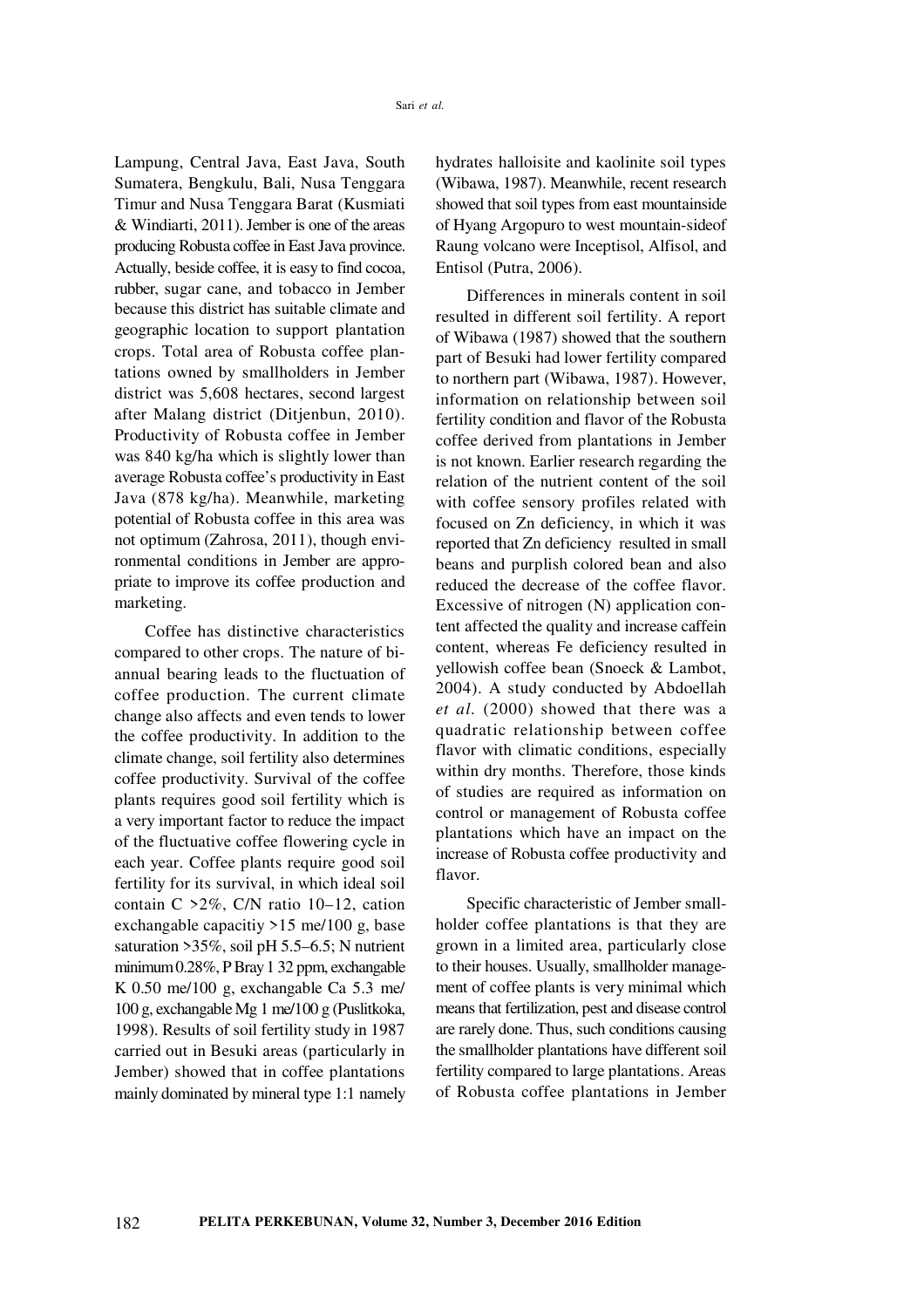change every year, but recently the area of smallholder Robusta coffee plantations tends to decline. Based on that background, this study was carried out to investigate current soil fertility condition and to evaluate sensory profiles of Robusta coffee of the smallholder farmers in Jember district.

### **MATERIALS AND METHODS**

The research was conducted by survey in September 2014. Locations of this study were determined purposively in the Robusta production center areas in Jember district, namely Panti, Silo, Sukorambi, Rambipuji, and Tanggul subdistricts. Firstly, the study of the locations of smallholder plantation was carried out to obtain available information on coffee. Identification of the location was implemented by recording the location informations such as elevation, covered area, shade trees and litter thickness. Plant samples were taken at some points by grid method. The soil samples were taken in the depth of 0–20 cm by drilling the soil in four points around the sampled coffee tree. Collected soil samples were then mixed to be a composite sample represented the local conditions. One composite sample of soil represented a total area of 50–60 ha of Robusta coffee farms. The soil samples were coded refer to the observed sites an then analyzed at the Laboratory of Soil Analysis of Indonesian Coffee and Cocoa Research Institute (ICCRI). The analyzed elements covered macro and micro nutrients such as C, N, C/N, P, K, Ca, Mg, CEC, available P, S and pH. Environmental conditions such as types of shade trees were identified, and the litter thickness was measured.

#### **Sensory Evaluation**

Two kilograms of dry coffee beans were taken from each of the surveyed soil sampling location. Coffee bean processing was performed by dry process method which was usually conducted by Robusta coffee farmers. Sensory evaluation was conducted at Sensory Analysis Laboratory of ICCRI.

Samples for testing the sensory profile were obtained by roasting 150 g green bean coffee with Probat Roaster equipment. Coffee was roasted to reach medium roast level with color standard 65 Å (Agtron scale No. 65). The roasted samples were then grinded using a coffee grinder. Brewing was done by taking 10 g ground coffee, and then poured with mineral water with temperature of 90–100°C. Each sample was repeated five times (served in five bowls) to test uniformity. The testing was conducted by descriptive method, using a scoring system

|  | Tabel 1. Selected locations for soil survey and bean quality assessment of the smallholder Robusta coffee in Jember district |
|--|------------------------------------------------------------------------------------------------------------------------------|
|  |                                                                                                                              |

| Subdistrict | Village             | Latitude      | Longtitude   | Topography |
|-------------|---------------------|---------------|--------------|------------|
| Panti       | Kemiri              | $-8.06620600$ | 113.64309738 | Steep      |
| Panti       | Kemiri              | $-8.06663641$ | 113.64648887 | Steep      |
| Sukorambi   | <b>Karang Pring</b> | $-8.09727302$ | 113.65869367 | Flat       |
| Sumberbaru  | Glagah              | $-8.02521514$ | 113.37326079 | Flat       |
| Sumberbaru  | Sumber Gelang       | $-8.05435600$ | 113.41204218 | Undulating |
| Tanggul     | Darungan            | $-8.12890314$ | 113.52893746 | Flat       |
| Silo        | Sidomulyo           | $-8.22441719$ | 113.93175395 | Flat       |
| Silo        | Sidomulyo           | $-8.22345092$ | 113.93491577 | Undulating |
| Silo        | Garahan             | $-8.23075122$ | 113.90151179 | Flat       |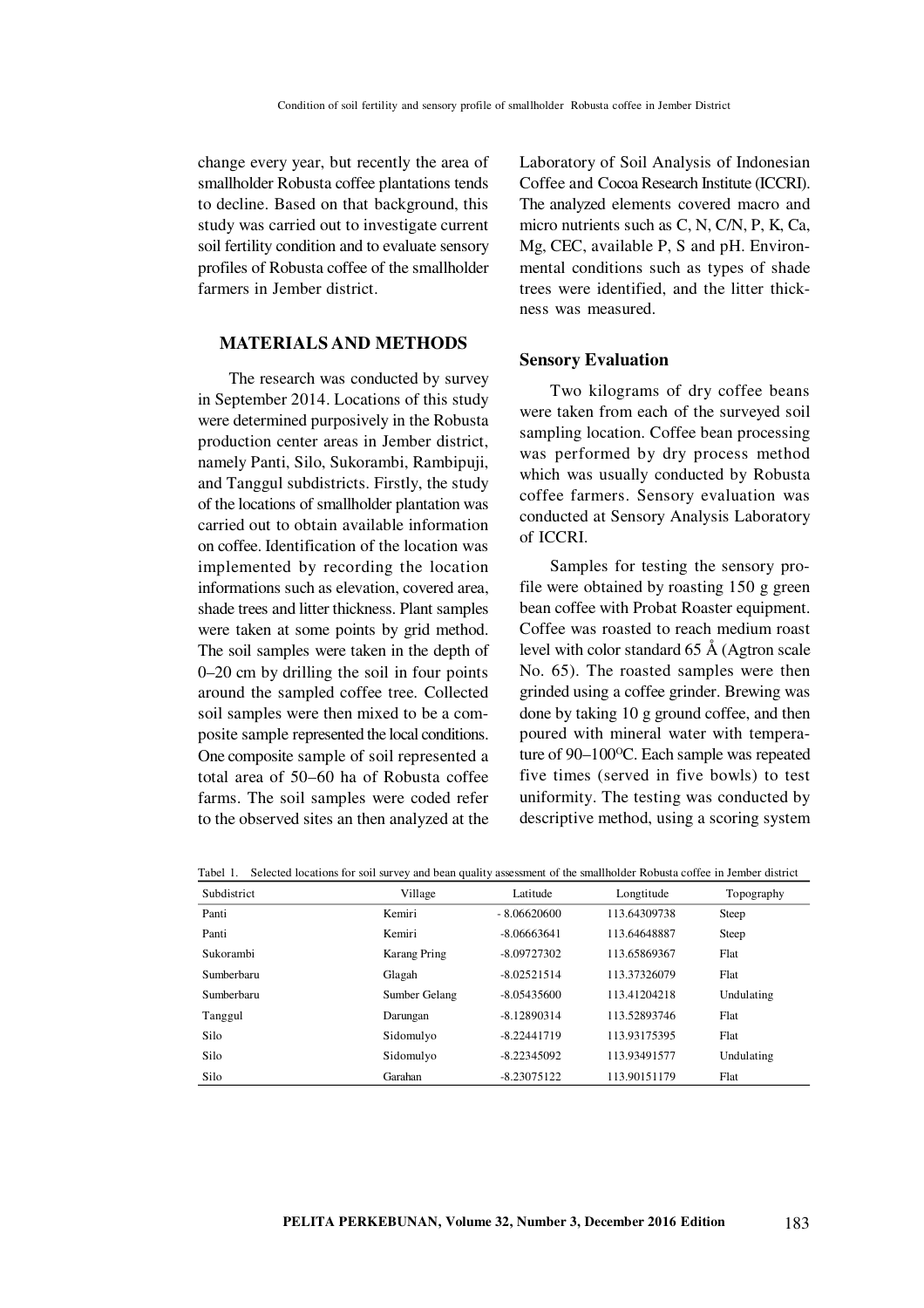developed by Lingle (1986a, 1986b) from the Specialty Coffee Association of America (SCAA). The tested samples were assessed by scoring between 1–10 in each character tested, except uniformity and sweetness characters. The observed flavor characters included fragrance and aroma, flavor, aftertaste (left impression in mouth after inhaling/ drinking coffee), salt/acid (quality and quantity of salty and sour taste), bitter/sweet (quality and quantity of bitter and sweet taste), mouthfeel (coffee viscosity level), uniformity (uniformity and stability of flavor in each bowl served), sweetness (presence of sweet taste), balance (balance of flavor, aftertaste, acidity and body as a whole), clean cup ('cleanliness' level of coffee flavor/ smell from non-coffee's), overall (panelist preference to the taste and aroma of coffee), and total score (the sum of each testing component value). Each tested sample also got comments from the panelists to describe the flavors which were not represented in the testing form. Data analysis was performed utilizing Pearson correlation analysis to correlate the soil nutrients with coffee flavor in the same location.

#### **RESULTS AND DISCUSSION**

Current soil fertility of coffee plantations in several subdistricts in Jember can be seen in Table 2. The analysis results showed that soil fertility in Panti subdistrict had the best soil fertility compared to Sukorambi, Sumber Baru, Tanggul, and Silo subdistricts. It was indicated by soil organic C content which was more than 3% in accordance with the minimum requirements for growing coffee plants. Other soil analysis results indicated that Panti subdistrict remained also possess higher content of P, K, Ca, Mg, and CEC parameters compared to others. Based on this analysis results, it appeared that the land management in Panti subdistrict was better than other subdistricts. Existence of other annual crops functioned as shade trees contributing to soil fertility improvement. Low soil fertility occured in Silo subdistrict. It was assumed that its low soil fertility was due to the coffee plantations location which was in the sloping topography where the erosion rate was higher, thus caused erosion on the layer of fertile soil. Further, the farmers tend to use lower dose of fertilizer so soil nutrients did not balance missing nutrients requirement after harvest time.

The value of CEC at each location varied. CEC describes the ability of soil to absorb and release nutrients from soil to plants. It means that the smaller the CEC value is, the lower the ability of coffee plants to absorb nutrients. CEC of coffee farm was at least 15 me/100 g soil. The test results of soil in the study showed that in Silo subdistrict, the CEC values were below the least value namely 9 me/100 g soil; whereas, the highest CEC value was in Panti subdistrict namely 26.77 me/100 g soil. At Silo subdistrict, efforts are necessary to improve CEC value due to Silo's slope contour with the height at the site at about 569 m asl. It means that the increase in CEC value is expected to minimize the risks of erosion and nutrient leaching in Silo subdistrict. CEC value increasing can be done by providing organic matter which is able to bind the soil in order to be more stable and rich in nutrients. Beside adding organic matter, efforts in soil and water conservation in Silo subdistrict should also be improved to increase soil fertility by reducing nutrients loss due to the soil runoff.

Based on Table 2, it can be seen that each location had different soil analysis results. Soil organic carbon is required at least 2% for coffee plants (Surtinah, 2009), thus Panti, Sumber Baru, Tanggul, and Silo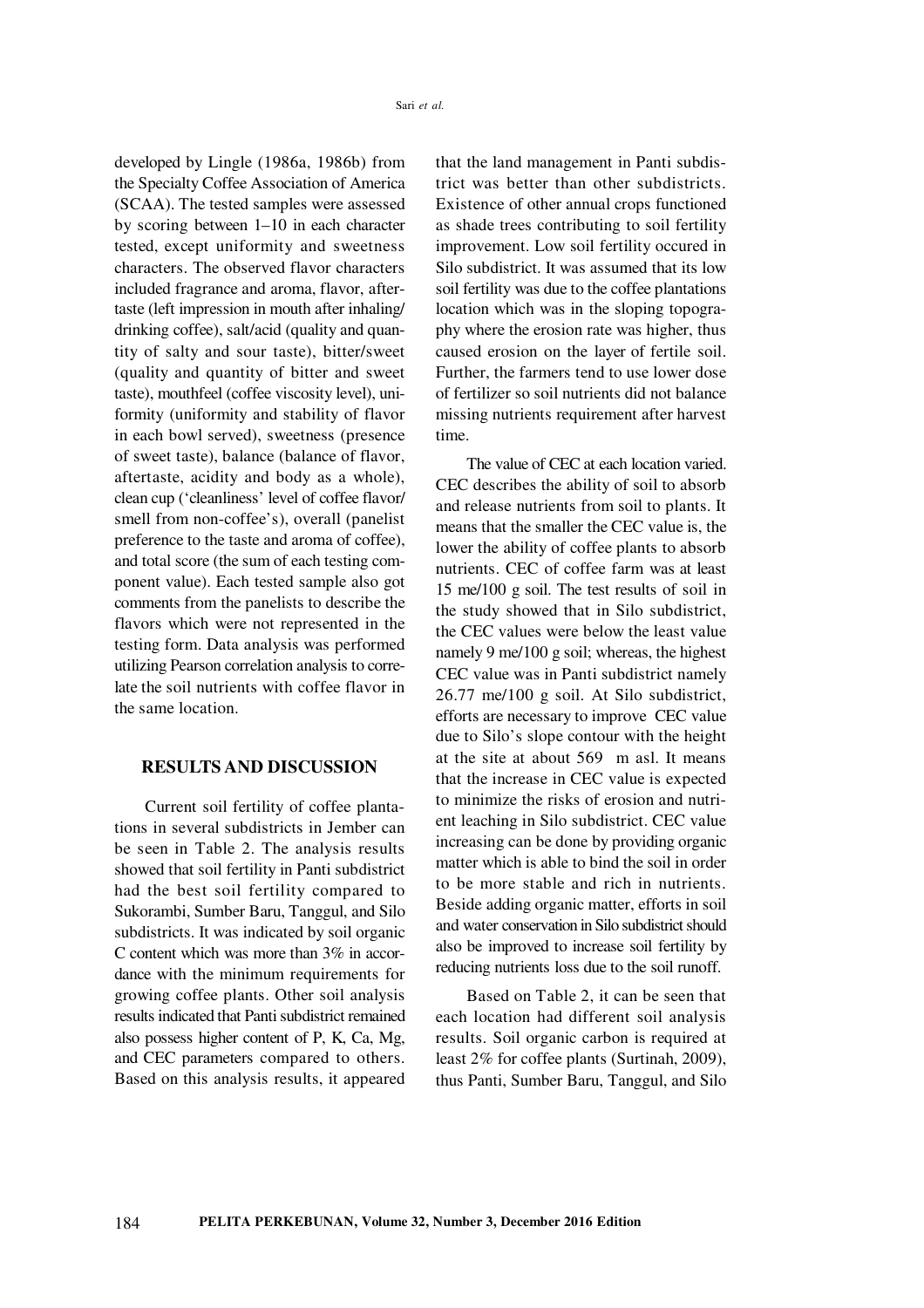| Subdistrict |      | N    | C/N  | K     | Ca         | Mg   | <b>CEC</b> | Available P | S     | pH(H, O) |
|-------------|------|------|------|-------|------------|------|------------|-------------|-------|----------|
|             | $\%$ |      |      |       | me/ $100g$ |      |            |             | ppm   |          |
| Panti       | 3.04 | 0.25 | 12   | 1.125 | 15.29      | 4.51 | 26.77      | 29.5        | 58    | 5.2      |
| Sukorambi   | 1.99 | 0.22 | 9    | 1.2   | 12.56      | 2.61 | 23.61      | 56          | 43    | 5.1      |
| Sumber Baru | 2.44 | 0.24 | 10.5 | 1.91  | 11.64      | 2.85 | 21.89      | 16          | 35    | 5.3      |
| Tanggul     | 2.2  | 0.25 | 9    | 0.62  | 3.97       | 0.83 | 19.22      | 38          | 88    | 4.2      |
| Silo        | 2.00 | 0.21 | 10   | 0.59  | 5.02       | 0.80 | 9.99       | 184         | 74.33 | 4.8      |

Table 2. Soil analysis results of soil samples obtained from smallholder Robusta coffee plantation in Jember district

subdistricts had sufficient organic C content, whereas Sukorambi subdistrict had organic C lower than minimum requirement organic C for coffee plant. Organic C can be improved with application of organic matter in soil. Degradation of organic C could be resulted from land clearing till become agriculture land. Alley & Vanlauwe (2009) reported that the decreasing may up to1.65% throughout 20 years, therefore duration of land utilization which causes the level of C soil organic in Robusta coffee smallholder in Jember was lower.

Nitrogen of soil in each observed location were low. Nitrogen content is considered as low if the value of nitrogen below than 0.28%. The low value of nitrogen indicated that the input of nitrogen such as inorganic fertilizer to soil was low. It can be shown from the doses in which farmer using only 100–150 g/tree/year for trees with age of 5–14 years. The values of C/N ratio in the observed locations were around 9–12. The values showed that soil organic matter was already completely decompossed. Abdoellah (2013) reported that the ratio of C/N less than 20 showed that C content was not too high than nitrogen, thus the mineralization happened and N releasing took place and absorbed by plants.

K content in this observed location in Panti, Sukorambi, Tanggul, and Silo subdistricts were at medium level with the value in the range of K was 0.5–1.2 me/100 g. It showed that K content in all of the plantations surveyed were sufficient. K content in Sumber Baru subdistrict was high as the content more than 1.2 me/100g. K and N are important nutients for coffee to support production process (Abdoellah, 2013).

The range of soil acidity in the observed locations was around 4.2 to 5.3 classified as low. Soil nutrients will be available in optimal condition for coffee if soil pH in the range of 5.5–6.5 (Nur *et al*., 1998). Available nutrients are affected if low soil acidiy. Acidity of the soil significantly affect nutrient absorbtion by coffee plants. When soil acidity of a soil is low, soil nutrients which are more available for plants are Fe, Mn, Cu, Zn, and B. However, when soil acidity is high, then soil nutrients which available for plant are K, Ca, S, and Mg. Therefore, it is sonecessary to maintain equilibrium of soil acidity (Sari & Abdoellah, 2015). Soil acidity has an important role for soil fertility because it affects soil CEC in which it is also able to be influenced by rainfall and high temperature (Tafakresnanto *et al*., 2012).

Soil calcium content in Silo and Tanggul subdistricts was at low level less than 5.3 me/100 g, whereas its content in Panti, Sumber Baru and Sukorambi subdistricts more than 10 me/100 g, while in Silo and Tanggul Ca and Mg contents were low. Silo and Tanggul had low soil acidity which affected Ca and Mg availability to be low. Farmers in the observed locations did not use lime or dolomite therefore that the soil acidity was low. Dolomite and kieserite were main sources of Ca and Mg. Further, Nurmegawati *et al.* (2013) reported that high rainfall caused base cation leaching to subsoil, and similar with soilbase complex, which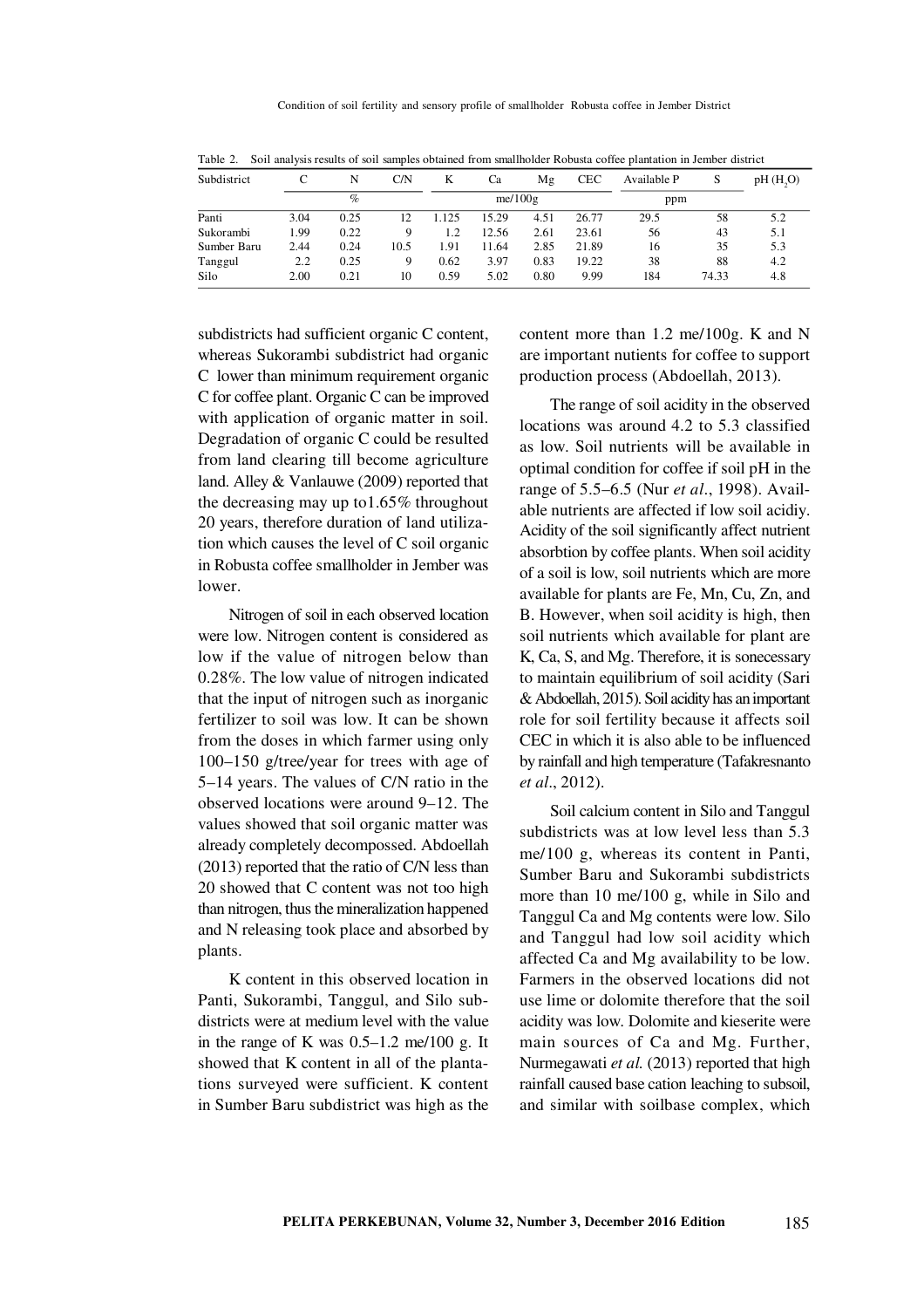resulted in Ca and Mg contents were lower in Silo and Tanggul subdistricts due to high rainfall rate.

Availability of P in all observed locations was higher and high soil organic performed by C content were also high more than 2%. The soil in Sukorambi subdistrict performed organic C in amount of 1.99% that can be tolerated as closed to 2%. Soil content of organic C was high enough that indicated the organic matter in the observed locations be fulfilled. Organic matter have a role for P availability because organic acids can release P from soil fixation. Nursyamsi & Setyorini (2009) reported that presence organic matter existence influenced P availablity. S nutrient in Tanggul and Silo subdistricts was higher which may due to soil acidity in Tanggul and Silo was low. S nutrient was high in Tanggul and Silo subdistricts might be due to soil type, parent material, soil nutrients from shade trees and base cation leaching.

Based on the measurement of litterfall thickness in the field, litterfalls of Robusta coffee plantations in Panti subdistrict were thicker than those in other districts (Table 3). Litterfall thickness has positive correlation indirectly with soil fertility. Litterfalls from fallen leaves become natural compost materials which can be used directly by plants. The litterfall compost leads to high organic matter content in Robusta coffee plantations of Panti subdistrict. Data in Table 2 also explained that generally Robusta coffee plantations in Sukorambi, Sumber Baru, Tanggul, Silo, and Rambipuji subdistricts had organic matter content below standard value. It is known that organic matter requirements for coffee plant is >3.5%. From this condition, it is necessary to improve farm management where management of organic matters such as organic mulch and organic fertilizer can increase soil organic matter content. Use of organic matters is suggested in all locations of Robusta coffee plantations. They can be derived from composted plant litters and animal waste. It is recommended to use organic matters 20 kg/tree/year which can be applied to the silt pit so that the soil fertility is expected to be improved.

Based on observations in the field, types of shade trees and litterfall thickness in each study site were different. Each litterfall has different decomposition rate which indirectly affect soil fertility in each study site. Chemical content of each shade tree is also different and affect nutrient status in the soil at each location. Abdoellah (2013) reported that shade trees was one of soil nutrient source for coffee plant. It can be from prunning or litterfall used as green manure for coffee. Large difference among the plantations, shade trees used by Robusta coffee farmers were more varied with woody plants and fruits, but majority of farmers applied shade trees from woody and fruit trees. The difference of shade trees certainly affected diversity of soil fertility. Panti subdistrict, based on Table 2, seemed to have more fertile soil with indicators of high organic matter content. Its thick litter (>3 cm) was better than other locations, which had thinner litters. This could happen not only because the coffee

Table 3. Condition of smallholder's Robusta coffee plantations in the Jember districts

| Location    | Shade trees                                        | Altitude             |
|-------------|----------------------------------------------------|----------------------|
| Panti       | Durian, longan, avocado, albizia, timber, leucaena | 786 m asl.           |
| Sukorambi   | Teak, avocado, banana, coconut                     | $450 \text{ m}$ asl. |
| Sumber Baru | Coconut, banana, albizia, teak                     | 361 m asl.           |
| Tanggul     | Albizia, coconut, banana                           | 326 m asl.           |
| Silo        | Banana, teak, coconut, pine, erythrina, leucaena   | 569 m asl.           |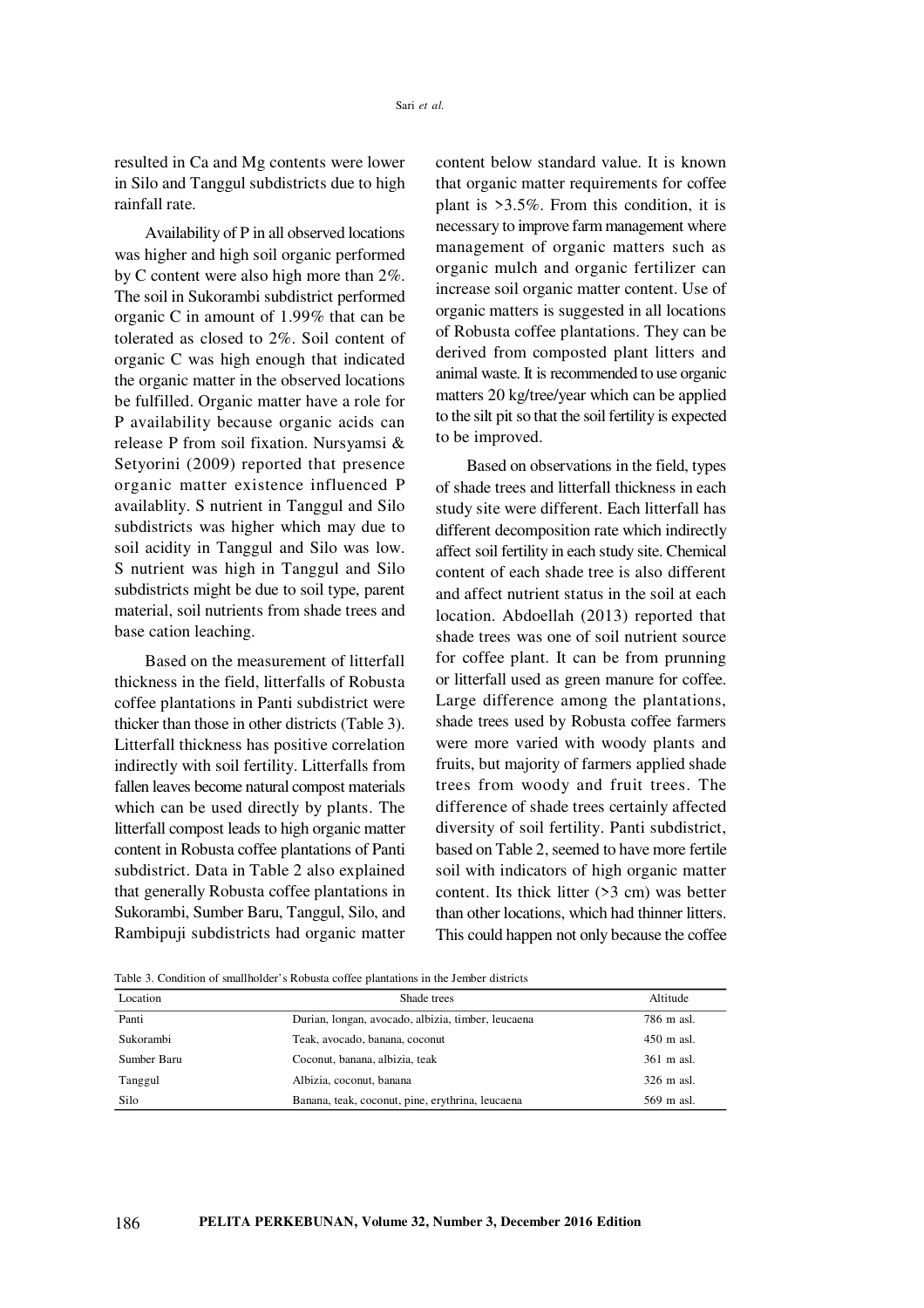plants cultivated in the plantation, but also the amount of shade tree which contributed to litterfall covering soil surface. Production period of all locations was the same. Coffee will produce effectively until the age of 20 years. Thus, by looking at the age of coffee plants, all plantations had the same potential productivity.

Differences of soil fertility in Robusta coffee plantations of the observed locations were also influenced by others crop composed with coffee which contributed in determining nutrient content of the soil. Difference in shade trees provides recycle process and mineralization of different organic matters in soil. As a result, the status of nutrients in the soil will also be different (Purwanto, 2007).

#### **Sensory Profile**

Sensory analysis results showed variation of Robusta coffee sensory profiles produced by Robusta coffee farmers in the five subdistricts of Jember (Figure 1), even though characters of clean cup and uniformity were insignificantly different. It was caused by an already good processing (wet processing), thus the produced coffee flavor was clean from anything than coffee. Based on aspects of fragrance, flavor, aftertaste, salt/acid, bitter/sweet, mouthfeel, balance, and overall, the flavor profile was divided into three groups of quality. First, a group of fine Robusta coffee consisted of Robusta from Silo and Sukorambi subdistricts. This group had the best flavor profile, especially the characters of salt/acid, bitter/sweet, and mouthfeel, thus it got a good balance and preferences from the panelists. Based on the total score, Silo (82.5) and Sukorambi (82.0) Robusta coffees had the highest values (Table 4), and based on the classification of the SCAA both, included in the criteria of fine Robusta. Second, a group of good

quality Robusta consisted of Robusta from Panti and Sumber Baru subdistricts. This group had an excellent flavor profile with a total score approaching 80.00, so it had great potential to become fine Robusta. The process of good harvest (selective harvest with red ripe criteria) and good harvest sorting will improve the quality of produced Robusta coffee flavors. Third, a group of medium quality Robusta consisted of Robusta from Tanggul subdistrict. The total score of its coffee was 76.00, and based on SCAA testing the value was still classified as good quality coffee. However, when compared with the other two groups, the value was relatively low, therefore it was classified as medium quality Robusta. Flavor profile of the third group had the lowest score on all the characters tested.

Low quality of Robusta coffee flavors from Tanggul subdistrict when compared to the other four districts was supposedly caused by factors of altitude, plant age and post-harvest processes. Coffee planting locations in Tanggul subdistrict had the lowest elevation in comparison with other four subdistricts, as well as the plant age which was relatively young (five years).

Based on the data analysis of soil (Table 2) and the total score (Table 4), it showed that there was no correlation between flavor profile with environment fertility level. Silo subdistrict which had lower soil fertility level than the other four districts produced the best coffee flavor, although yet Table 5 showed no correlation between soil nutrition and coffee flavor.

The absence of relationship between soil fertility and Robusta coffee flavors was apparently due to external factors dominating the quality taste regarding each Robusta coffee farmer in the study site which had nearly practiced the same management plantation. Thus, the difference in flavor Robusta coffee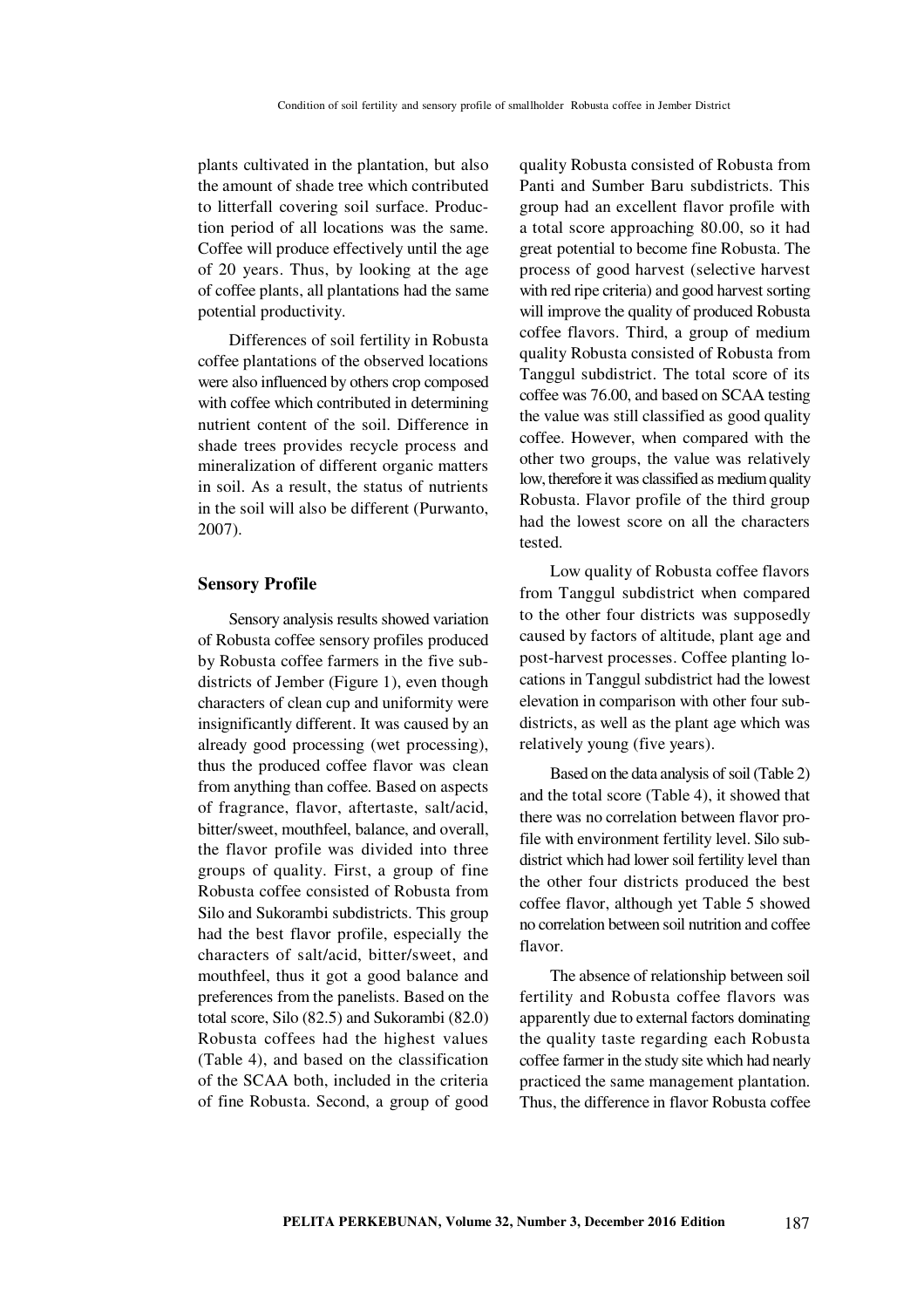



Figure 1. Sensory profile of Robusta coffee flavor obtained from five subdistricts in Jember

Table 4. Clean cup, uniformity, and total score of Robusta coffees from five subdistricts in Jember district

| Caracter/subdustrict | Panti | Sukorambi | Sumberbaru | Tanggul | Silo  |
|----------------------|-------|-----------|------------|---------|-------|
| Clean cup            | 10    |           | 10         | 10      | 10    |
| Uniformity           | 10    |           | 10         | 10      | 10    |
| Total score          | 79.75 | 82.00     | 79.88      | 76.00   | 82.50 |

can be caused by other factors, namely varieties, crop management and processing of coffee beans. The varieties used in each study site were assumed to be different and could not be identified because farmers dominantly used local clones instead of recommended superior ones. These differences may lead to different production of coffee flavors.

Beside these factors, there are climatic factors determining the level of Robusta coffee flavors (Abdoellah *et al*., 2000). The climate in Jember differs with other locations and depends on topography and vegetation. A study by Abdoellah (1989) proved that climate in northern part of Jember was more moist than that in its southern part. The climatic differences greatly affected flowering and fruit ripening of coffee in every location of plantation which eventually affected the coffee sensory profile.

Microclimate in each study site also depends on the condition of shade tree. Erdiansyah & Yusianto (2012) explained that one of the determining factors of coffee flavor was light intensity. To produce optimal coffee flavor then medium intensity of light is required. Intensity of light in a plantation can be arranged with shade trees. Yadesa (2008) reported also that the shade tree type affected coffee taste. An optimal shade tree give maximum light so that fruit ripening would be perfect for it can affect coffee taste. This is consistent with study of Muschler (2001) which showed that shade tree slowed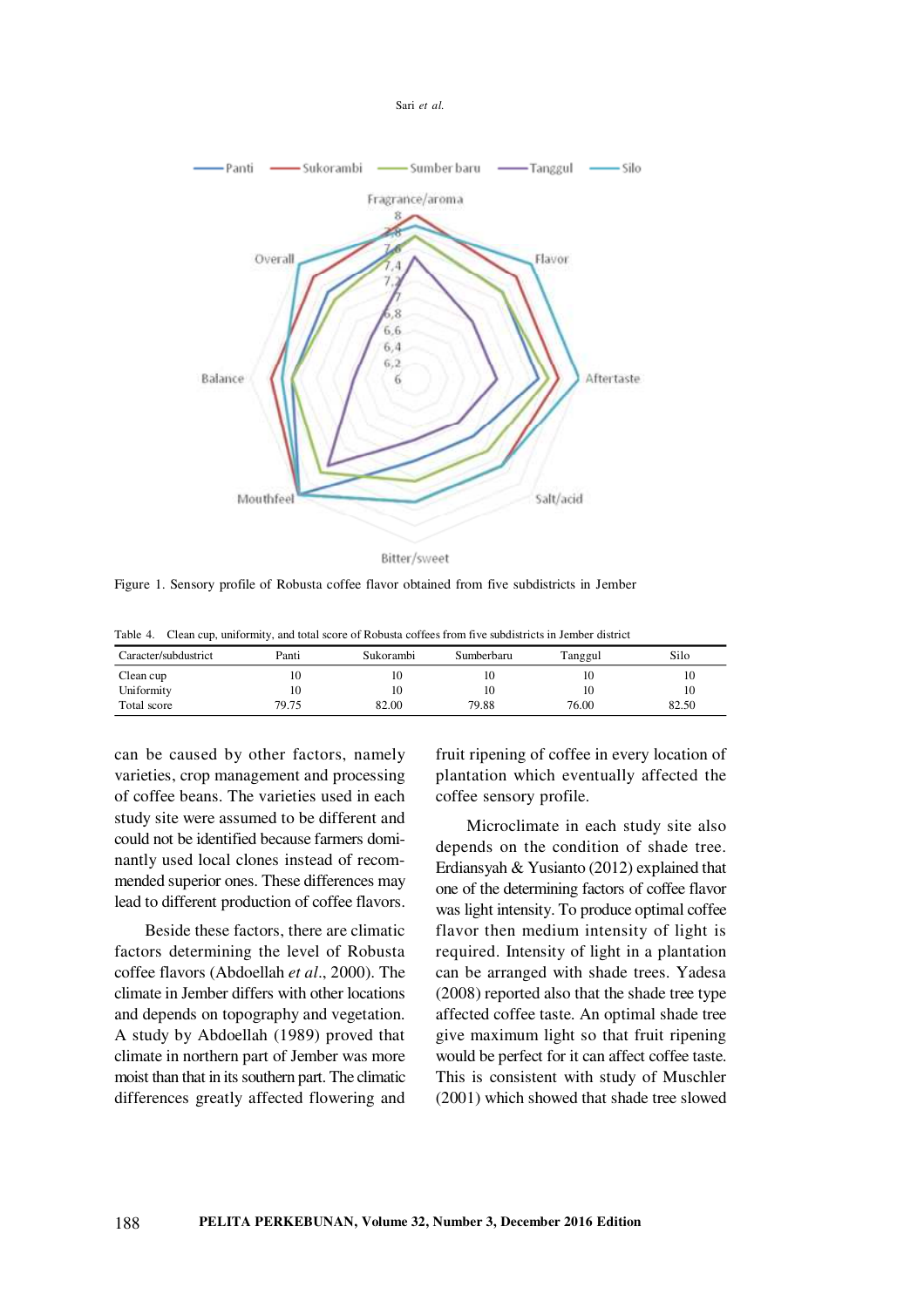| $\frac{1}{2}$  |         |         |         |         |      |         |            |             |         |                     |
|----------------|---------|---------|---------|---------|------|---------|------------|-------------|---------|---------------------|
| Parameter      | C       | N       | C/N     | K       | Ca   | Mg      | <b>CEC</b> | Available P | S       | pH H <sub>2</sub> O |
| Fragrance      | $-0.30$ | $-0.71$ | $-0.04$ | 0.20    | 0.42 | 0.21    | $-0.05$    | 0.39        | $-0.58$ | 0.65                |
|                | 0.63    | 0.18    | 0.98    | 0.75    | 0.48 | 0.73    | 0.94       | 0.51        | 0.31    | 0.23                |
| Flavor         | $-0.29$ | $-0.78$ | 0.12    | 0.02    | 0.17 | 0.03    | $-0.40$    | 0.70        | $-0.34$ | 0.54                |
|                | 0.64    | 0.12    | 0.85    | 0.98    | 0.79 | 0.97    | 0.51       | 0.19        | 0.58    | 0.35                |
| Aftertaste     | $-0.27$ | $-0.76$ | 0.15    | 0.15    | 0.20 | 0.06    | $-0.38$    | 0.64        | $-0.44$ | 0.61                |
|                | 0.67    | 0.13    | 0.81    | 0.81    | 0.74 | 0.93    | 0.53       | 0.25        | 0.46    | 0.28                |
| Salt/acid      | $-0.49$ | $-0.87$ | $-0.14$ | 0.18    | 0.16 | $-0.05$ | $-0.34$    | 0.56        | $-0.50$ | 0.54                |
|                | 0.40    | 0.06    | 0.82    | 0.77    | 0.80 | 0.93    | 0.58       | 0.33        | 0.39    | 0.35                |
| Bitter/sweet   | $-0.49$ | $-0.87$ | $-0.14$ | 0.18    | 0.16 | $-0.05$ | $-0.34$    | 0.56        | $-0.50$ | 0.54                |
|                | 0.40    | 0.06    | 0.82    | 0.77    | 0.80 | 0.93    | 0.58       | 0.33        | 0.39    | 0.35                |
| Mouthfeel      | 0.06    | $-0.42$ | 0.33    | $-0.13$ | 0.45 | 0.36    | $-0.01$    | 0.47        | $-0.24$ | 0.55                |
|                | 0.92    | 0.48    | 0.58    | 0.83    | 0.45 | 0.55    | 0.99       | 0.42        | 0.70    | 0.34                |
| <b>Balance</b> | $-0.04$ | $-0.55$ | 0.28    | 0.37    | 0.57 | 0.41    | 0.03       | 0.31        | $-0.69$ | 0.83                |
|                | 0.95    | 0.34    | 0.65    | 0.54    | 0.39 | 0.50    | 0.96       | 0.61        | 0.20    | 0.08                |
| Overall        | $-0.20$ | $-0.72$ | 0.19    | 0.03    | 0.26 | 0.13    | $-0.31$    | 0.69        | $-0.37$ | 0.59                |
|                | 0.74    | 0.17    | 0.76    | 0.96    | 0.67 | 0.84    | 0.61       | 0.24        | 0.54    | 0.29                |

Table 5. Correlation of soil nutrition and coffee sensory profiles of coffee of smallholder farms in Jember district

fruit ripening which eventually affected coffee flavor.

Quality of coffee is actually difficult to be defined since it relates to taste or preferences. However, several influencing factors have been known, such as cultivar type, cultivation technique, geographic location, and applied post-harvest treatments (Carvalho, 1988; Mitchell, 1988; Barrels & Jacquet, 1994). Research conducted by Lara-estrada & Vaast (2006) showed that the effect of altitude on physical quality of seed planting, sensory quality, and biochemical composition of produced coffee beans were greater than the effect of cultivation practices such as providing shade tree and fertilization. Difference in temperature at different height is assumed to have a role in the process of flowering and ripening of coffee beans.

In addition to these factors, the balance of ions in soil can also affect physical quality and flavor of produced coffee. Recent research conducted by Castro-Tanzi *et al*. (2012) showed that the decrease in soil Ca content was associated with quality decrease especially flavor. In this study Ca had no correlation with flavor since soil Ca content in Silo subdistrict was low, while its coffee flavor had high value. Therefore, many factors are able to affect the coffee flavor.

# **CONCLUSION**

Soil fertility in Jember Robusta coffee smallholder farms, especially smallholder's plantation in research locations showed that soil C organic was lower in Sukorambi subdistrict but medium in other locations. N was low in all subdistricts, whereas K was high in Sumber Baru subdistrict but in other locations was medium. P avalilability was higher in all locations. Calsium and magnesium were medium in Panti, Sukorambi, Sumber Baru, and Silo subdistricts. Soil acidity was low in all locations. The test scores of Robusta coffee flavor (based on SCAA) in Panti, Sukorambi, Sumber Baru, Tanggul, and Silo subdistricts were 79.75; 82; 79.88; 76; and 82.5, respectively. There were three groups of Robusta coffee sensory quality in Jember namely fine Robusta, good quality Robusta, and medium quality Robusta.

#### **ACKNOWLEDGEMENT**

This work was endorsed and supported by a grant from Dr. Teguh Wahyudi, Director of ICCRI. We would like also to express our sincere gratitude toward Dr. Surip Mawardi, and Ari Wahono, A.Md, respectively for their direction and assistance in conducting this study.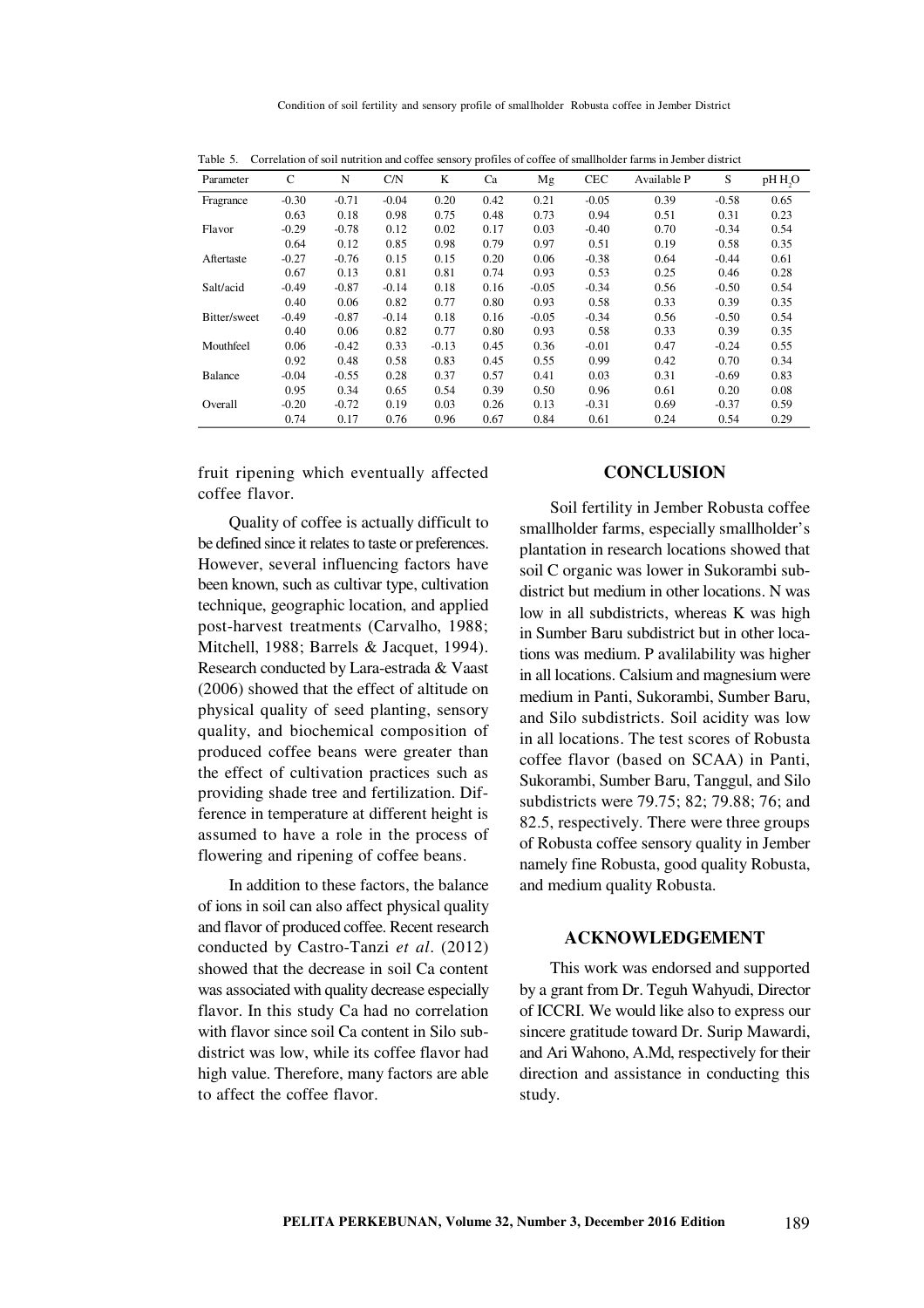#### **REFERENCES**

- Abdoellah, S. (1989). Kajian tipe iklim dan intensitas curah hujan. Studi kasus di kota Jember, daerah Jember Selatan dan Malang Selatan. *Pelita Perkebunan*, 5, 17–24.
- Abdoellah, S. (2013). Pengelolaan nutrisi tanaman terpadu di perkebunan kopi. *Review Penelitian Kopi dan Kakao*, 1, 24–39.
- Abdoellah, S.; R. Hulupi & Sulistyowati (2000). Hubungan antara cita rasa kopi Robusta dengan komposisi bahan tanam serta komponen lingkungan. *Pelita Perkebunan*, 16, 92–99.
- Alley, M.M. & B. Vanlauwe (2009). *The Role of Fertilizers Integrated Plant Nutrient Management.* International Fertilizer Association, Tropical Soil Biology and Fertility Institute of the International Centre for Tropical Agriculture. Paris.
- Barel, M. & M. Jacquet (1994). Coffee quality: its causes, appreciation and improvement. *Plant Recherche Development*, 1, 5–10.
- Carvalho, A. (1988). Principles and practice of coffee plant breeding for productivity and quality factors: coffea Arabica. p. 60–129. *In:* R.J. Clarke & R. Macrae (Eds.), *Coffee*. Vol. 4: Agronomy. Elsevier Applied Science. London and New York.
- Castro-Tanzi, S.; T. Dietsch.; N. Urena.; L. Vindas & M. Chandler (2012). Analysis of management and site factors to improve the sustainability of smallholder coffee production in Tarrazú, Costa Rica. *Agriculture, Ecosystems & Environment*, 155, 172–181.
- Ditjenbun (2011). *Statistik Perkebunan Indonesia*. *KOPI*. Direktorat Jenderal Perkebunan, Kementerian Pertanian. Jakarta.
- Erdiansyah, N.P. & Yusianto (2012). Hubungan intensitas cahaya dengan profil citarasa dan kadar kafein beberapa klon kopi Robusta. *Pelita Perkebunan*, 28, 14–22.
- Kusmiati, A. & R. Windiarti (2011). Analisis wilayah komoditas kopi di Indonesia. *Jurnal Sosial Ekonomi Pertanian*, 5, 47–48.
- Lara-Estrada, L. & P. Vaast (2006). Effects of altitude, shade, yield and fertilization on coffee quality (*Coffea arabica* L. var. Caturra) produced in agroforestry systems of the Northern Central Zones of Nicaragua. *Journal of Food Science*. 68, 2356–2361.
- Mitchell, H.W. (1988). Cultivation and harvesting of the Arabica coffee tree. p. 9–43. *In:* R.J. Clarke & R. Macrae (Eds.), *Coffee*. Vol. 4: Agronomy. London and New York: Elsevier Applied Science.
- Muschler, R.G. (2001). Shades improves coffee quality in sub optimal coffee zona of Costa Rica. *Agroforestry System*, 51, 131–139.
- Nalurita, S.; R.W. Asmarantaka & S. Jahroh (2014). Analisis dayasaing dan strategi pengembangan agribisnis kopi Indonesia. *Jurnal Agribisnis Indonesia*, 2, 63–74.
- Nur, A.M.; P. Rahardjo; R. Hulupi; S. Abdoellah; G. Supriyadji; B.O. Mubiyanto; Saidi; S. Wiryadiputra & C. Ismayadi (1998). *Pedoman Teknis Budidaya Tanaman Kopi* (*Coffea* sp.)*.* Pusat Penelitian Kopi dan Kakao Indonesia, Jember.
- Nurmegawati; Afrizon & D. Sugandi (2013). Kajian kesuburan tanah perkebunan karet rakyat di Provinsi Bengkulu. *Jurnal Littri*, 20, 17–26.
- Nursyamsi, D. & D. Setyorini (2009). Ketersediaan P tanah-tanah netral dan alkalin. *Jurnal Tanah dan Iklim*, 30, 25–37.
- Purwanto; E. Handayanto; D. Suprayogo; J.B. Baon & K. Hairiah (2007). Nitrifikasi potensial dan nitrogen mineral tanah pada sistem agroforestri kopi dengan berbagai pohon penaung. *Pelita Perkebunan*, 23, 38–56.
- Puslitkoka (1998). *Pedoman Teknis Budidaya Tanaman Kopi*. Pusat Penelitian Kopi dan Kakao Indonesia. Jember. Indonesia.